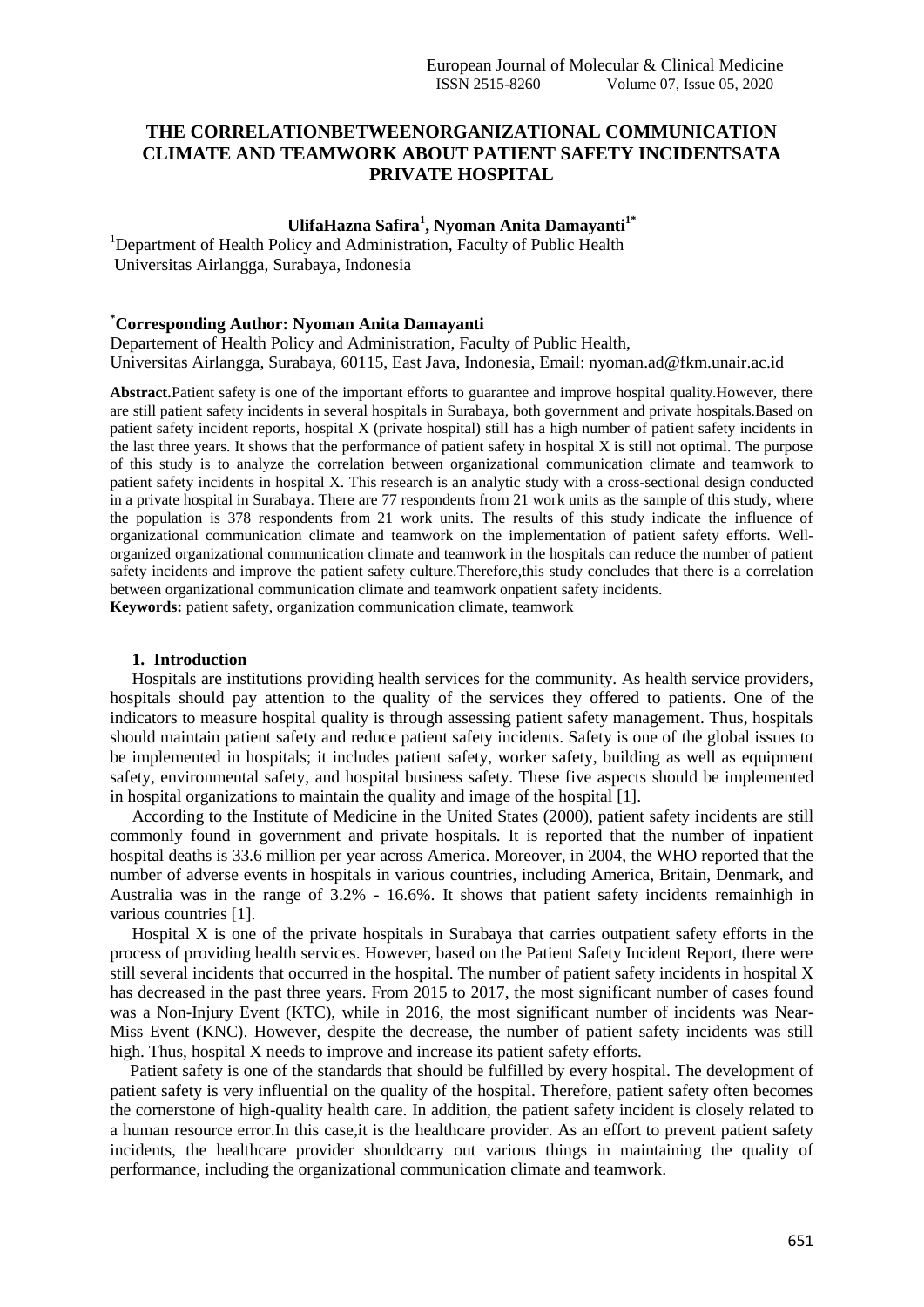### **2. Material andmethods**

This research is an analytic study with a cross-sectional design, which was conducted in a private hospital in Surabaya. The samples of this study were 77 respondents from 21 work units from a population of 378 respondents from 21 work units. The data analysis was conducted by performing ordinal logistic regression, with organizational communication climate and teamwork as the research variables.

## **3. Results**

Based on the data obtained, the following were the analysis results of the correlation between organizational communication climate and teamwork variables.

|  |  | and the contract of the contract of the contract of the contract of the contract of the contract of the contract of the contract of the contract of the contract of the contract of the contract of the contract of the contra |                                                                                                        |  |  |
|--|--|--------------------------------------------------------------------------------------------------------------------------------------------------------------------------------------------------------------------------------|--------------------------------------------------------------------------------------------------------|--|--|
|  |  |                                                                                                                                                                                                                                | <b>Table 1. The Number of Patient Safety Incidents in the Private Hospital in the Last Three Years</b> |  |  |
|  |  |                                                                                                                                                                                                                                |                                                                                                        |  |  |
|  |  |                                                                                                                                                                                                                                |                                                                                                        |  |  |
|  |  |                                                                                                                                                                                                                                |                                                                                                        |  |  |

| N <sub>0</sub> | <b>Cases</b> | <b>Number of Cases</b> |      |      |  |  |
|----------------|--------------|------------------------|------|------|--|--|
|                |              | 2015                   | 2016 | 2017 |  |  |
|                | <b>KTD</b>   | 32                     | 10   | 18   |  |  |
| $\overline{2}$ | <b>KTC</b>   | 44                     | 28   | 24   |  |  |
| 3              | <b>KNC</b>   | 32                     | 49   | 27   |  |  |
| $\overline{4}$ | <b>KPC</b>   |                        | 0    | 0    |  |  |
| 5              | Sentinel     |                        | 0    |      |  |  |
| <b>Total</b>   |              | 108                    | 87   | 69   |  |  |

| Table 2. Correlation between Organizational Communication Climate and Teamwork toward |  |  |  |  |
|---------------------------------------------------------------------------------------|--|--|--|--|
| <b>Patient Safety Incidents</b>                                                       |  |  |  |  |

| N <sub>0</sub> | Variable                                    | p-value | <b>Note</b>       |
|----------------|---------------------------------------------|---------|-------------------|
| 1              | <b>Organizational Communication Climate</b> |         |                   |
|                | Category:                                   |         |                   |
|                | Less                                        | 0.013   | Correlated        |
|                | Good                                        | 0.023   | Correlated        |
|                | Very Good                                   | 0.018   | Correlated        |
|                |                                             | 0.017   | <b>Correlated</b> |
| 2              | Teamwork                                    |         |                   |
|                | Category:                                   |         |                   |
|                | Less                                        | 0.010   | Correlated        |
|                | Good                                        | 0.000   | Correlated        |
|                | Very Good                                   | 0.000   | Correlated        |
|                |                                             | 0.000   | <b>Correlated</b> |

From the table above, it could be seen that there was a correlation between organizational communication climate and teamwork on patient safety incidents in hospital X. This result signifiedthat organizational communication climate and teamwork on several levels affect patient safety incidents. This correlationindicatedthat organizational communication climate and teamwork could reduce patient safety incidents, and vice versa.

### **4. Discussion**

Patient Patient safety is one of the efforts to guarantee and improve health care services in hospitals. It is a system to reduce unnecessary harm associated with health care in hospitals. The system includes risk assessment, identification, and management of matters related to patient safety, report and analysis of incidents, the ability to learn from incidents, and the follow-up and implementation of solutions to minimize the occurrence of incidents. The system is expected to prevent harm caused by errors due to acts of commission or omission [2].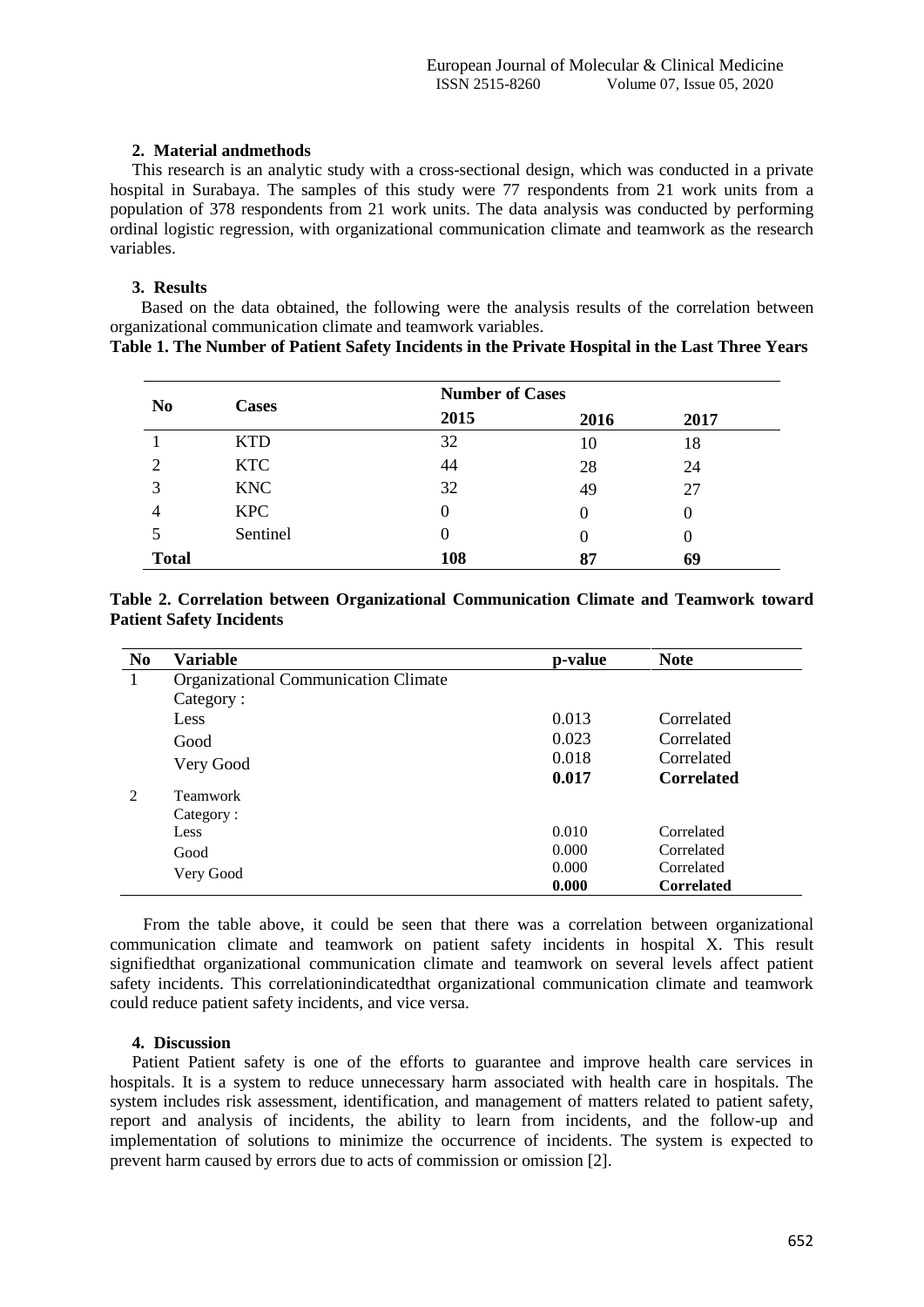Patient safety incident is an unintentional event and conditions that result in or have the potential to cause harm that can be prevented by patients. It consists of Adverse Event (KTD), Near-Miss Event (KNC), Non-Injury Event (KTC), (KPC) [2].

The high patient safety incidents in hospital X disclosed that there were still hazards in the hospital. According to Kim et al (2010), the complexity of work in hospitals could increase the hazard or danger in providing health services to patients [3]. Another research also showed that the high complexity in high-risk work units in hospitals could create higher patient safety incidents compared to other work units [4]. Furthermore, Rasmussen et al. (2014) found out that the complexity in providing health services was a threat to patient safety in a hospital[5]. It was because it could create a bad organizational climate in terms of communication and cooperation within the organization. The need for completing tasks of an individual was strong that could result in weak organizational teamwork.

According to the Institute of Medicine (IOM), patient safety is defined as the freedom of accidental injury[6]. In addition to this understanding, patient safety is also be interpreted as the prevention of harm to patients, which emphasizes on giving health care by preventing mistakes, learning from the mistakes made, and building a culture of patient safety that involves professional health nurses, organizations, and patients. Furthermore, the Agency for Healthcare Research and Quality (AHRQ) explains patient safety as being free from intentional or preventable harm carried out by medical personnel [7].

Based on the Regulation of the Minister of Health of 2011, about hospital patient safety, the objectives of patient safety program included creating of patient safety culture in hospitals, increasing hospital accountability for patients and the public, decreasing Adverse Events (KTD) in hospitals, and implementing prevention programs to avoid the repetition of Adverse Events to occur [2].

The correlation between organizational communication climate and teamwork showed the importance of communication and cooperation within the organization to maintain and enhance patient safety culture. According to Dennis (1975), communication climate has the quality of an organization's internal environment experienced personally by employees, which includes the perceptions of messages and events related to events that occur within the organization[8]. In addition, he also explained that communication is the most basic human activity which influences other activities in the work environment [8].

Climate communication was determined by several factors, including the leadership, the behavior of co-workers, and the behavior of the organization. In general, the communication climate was determined by the communication behavior of the leader to the subordinates. For instance, leaders who did not want to communicate with their subordinates and did not care about what they performed might make their subordinates lazy to work and not being productive. Gibb (1961) stated that there were two communication climates, defensive and supportive, which could be identified through certain behaviors [9].

Effective communication could be achieved if the recipients did not feel threatened; the communication was deemed not to accuse, made the recipients worry, caused anxiety, or endangered organizations[9]. Moreover, supportive communication climate would increase employee work participation, the work information could be accessed freely and openly, and minimized conflicts in the workplace. However, in organizations, a defensive communication climate would make employees tend to keep more distance from other employees [10].

However, communication is the most basic human activity and influence other activities in the work environment. It could not be imagined an organization without communication, for it was a means to exchange information and delivered meaning in every social system or organization [11]. Communication stood alone as a factor and was separated from other climate factors. Thus, in studies of organizational effectiveness, especially on employee motivation in achieving organizational goals, communication climate was used as a separate concept from the organizational climate.

The correlation between communication climate and patient safety incidents showed that the communication climate had an essential factor in increasing the culture of patient safety. Communication climate was an emotional atmosphere in an organization that developed based on the comfortable feeling felt by all members of the organization [12]. According to Redding (1972), to create an effective organization, communication climate was far more important than communication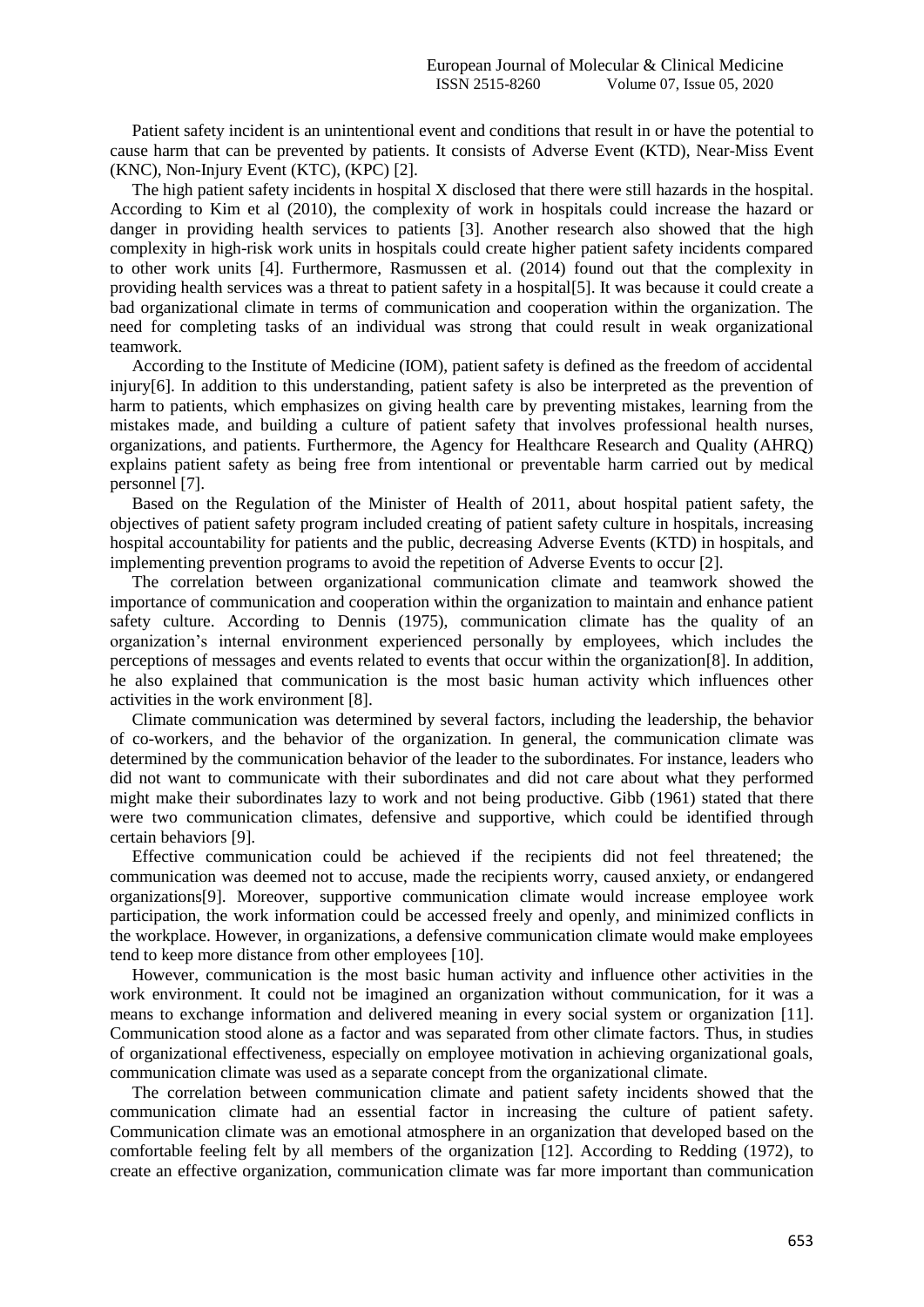skills or techniques [12]. This included efforts to reduce the number of incidents that occured in hospitals. Certain communication climate provided guidance for individual decisions and behavior, for instance, the decision taken by employees to carry out their work effectively, to be loyal to the company, to be honest at work, and to maintain a patient safety culture.

Communication climate could be used to measure the quality of an organization's internal environment experienced by employees, which included the perceptions of all employees about the messages and events related to events that occurred within the organization [8]. Based on the definitions of the communication climate aforementioned, it could be seen that the concept of communication climate was employee perceptions about messages in an organization. Communication climate consisted of three components, namely individual perception about the internal environment, messages, and events that contain messages.

Goldhabler (1990) stated that"*communication climate is that employee's cognitive and affective perceptions of an organization influence that employee's behavior in the organization*". It showed that the communication climate could affect employees' behavior at work. It also led to its association with efforts to improve the patient safety culture. The communication climate could affect the productivity and retention of employees. Besides, it could also encourage and motivate employees to achieve organizational goals. Moreover, it also could encourage employees to work strategically, collaboratively, innovatively, accountably, and increase employee involvement in the organization.

Communication climate could also influence organizational productivity because it had an impact on members of the organization, including reducing patient safety incidents. Organizational communication climate had an impact on restructuring, reorganizing, and revitalizing basic elements in the organization. Organizational communication climate influencedhow the employees behave in organizations [13]

The tendency of the communication climate in work units was also determined by the behavior of the leaders, especially in making decisions. Every decision taken in a work unit should be participatory. Pace (2002) stated that participatory decision-making was one of the determinants of communication climate [14]. The joint decision-making was meant to make employees at all levels in the organization participate in communicating and consulting on all issues in all areas of the organization's policies following their position in the organization. All employees had the opportunity to communicate and consulted with their leaders to participate in the decision-making process and setting goals.

However, patient safety incidents in hospital X were also influenced by teamwork. Teamwork was important to provide safe and effective health services as well as health care to create high-quality services[15]. From the identification of several Adverse Events, most of them could be prevented by conducting good communication and teamwork [16].

Blegen (2010) stated that teamwork could improve patient safety culture [17]. Collaboration and coordination between work units in hospitals to provide the best service for patients could improve the patient safety culture. With proper coordination and cooperation, the service, information, and patient safety would be better. The failure in conducting communication-related to patient care was a major factor in the occurrence of errors in providing health services [18].

The team was defined as a cooperative unit of individuals with specific expertise who worked together and interacted to achieve goals [13]. Thompson (2000) defined a team as a group of people who were interrelated to information, resources, skills, and trying to achieve goals. On the other hand, teamwork was a system of a combination of group work, which was supported by various expertise with clarity of purpose, participatory leadership support, and intensive communication to produce higher performance than individual performance.

There were five characteristics of a team according to Thompson (2000), namely a team was formed because of common goals, the team that was formed because of interrelationships, the team that was formed because of engagement and stability, the team with members that had the authority to regulate teamwork and internal processes, and the team that had functions in the context of a greater system.

Furthermore, the stages of a team formation were: forming (the stage where the members agreed to join a team), storming (the stage where chaos started to arise in a team), norming (the stage where the individuals and sub-groups in the team started to feel the benefits of working together and fought to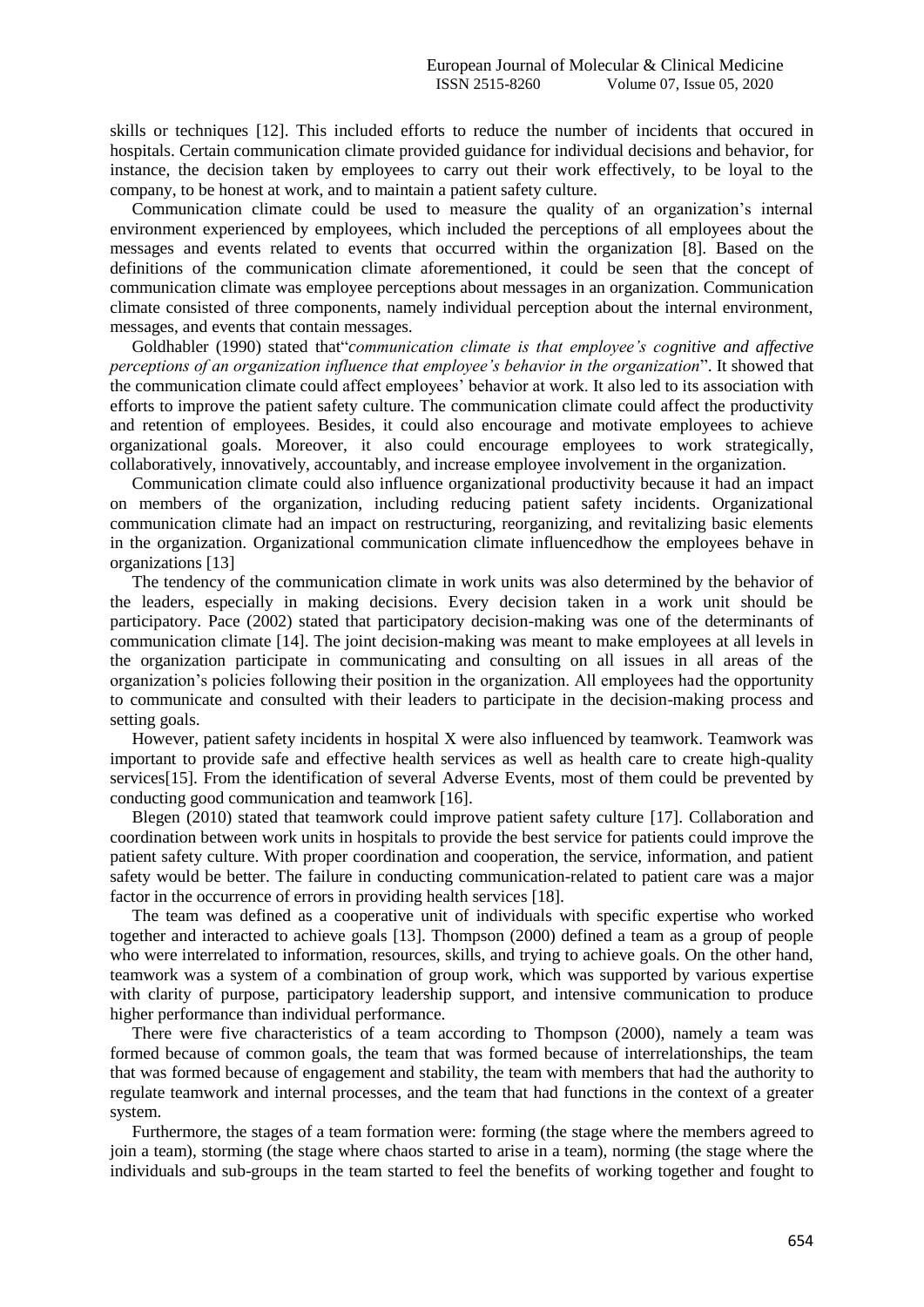defend the team), performing (the stage which was the culmination point where the team had succeeded in making a system that allowed it to work independently and efficiently), and adjourning (some teams had limited tasks to perform so there were dissolution stage)

In addition, WHO (2009) stated that health service organizations should develop patient safety cultures, such as setting clear goals, fixed procedures, and safe processes[19]. Safety culture was influenced by organizational changes, such as changes in leadership or the introduction of new systems. It was influenced by organizational systems, practices, and processes. For example, an organization with a weak patient safety culture would limit its safety system. On the other hand, an organization that had good patient safety culture had many people to promote patient safety [19].

### **5. Limitation of thestudy**

The limitation of this study includesthe lack of identification of the cause of the incident at the private hospital.

### **6. Conclusion**

Based on the research that has been carried out, it is identifiedthat there is a positive correlation between organizational communication climate and teamwork toward patient safety incidents in hospital X. To maintain patient safety and achieve zero incidents, the hospital organization should have good teamwork and organizational communication climate. In addition, supports from the organization's environment, such as legal products, leadership, and work culture that exist in the organization, are also essential.

### **References**

- 1. Ministry of Health of the Republic of Indonesia. *Pedoman Nasional Keselamatan Pasien Rumah Sakit.* 2006. Jakarta. Departemen Kesehatan Republik Indonesia.
- 2. Ministry of Health of the Republic of Indonesia. *Peraturan Menteri Kesehatan Republik Indonesia Nomor 1691/Menkes/Per/VII/2011 tentang Keselamatan Pasien di Rumah Sakit.* 2011. Jakarta. Ministry of Health of the Republic of Indonesia.
- 3. Kim J, Kim S, Jung Y, Kim E-K. Status and Problems of Adverse Event Reporting Systems in Korean Hospitals. Healthc Inform Res. 2010;16(3):166.
- 4. Garrouste-Orgeas M, Philippart F, Bruel C, Max A, Lau N, Misset B. Overview of medical errors and adverse events. Ann Intensive Care. 2012;2(1):2.
- 5. Rasmussen K, Padersen AH, Pape L, Mikkelen KL, Medsen MD, Neilsen KJ. Work Environment Influences Adverse Events Events in an Emergency Department. Dan Med J. 2014;61(5):1–5.
- 6. Institute of Medicine. *Institute of Medicine To Err is Human Building a Safer Health System*. 1999. Washington DC. National Academy Press.
- 7. Sorra J, Nieva V. Hospital Survey in Patient Safety Culture (AHRQ), Agency for Healthcare Research and Quality. Agency Healthc Res Qual. 2004;4(41):1–74.
- 8. Dennis HS. The Construction of a Managerial Communication Climate Inventory to Use in Complex Organization. Annu Conv Int Commun Assoc. 1975;13:41–52.
- 9. Gibb JR. Defensive Communication. J Commun. 1961;11(3):141–148.
- 10.Costigan J., Schmeidler MA. Exploring Supportive and Defensive Communication Climate: The Communication Climate Inventory. Pfeiffer Libr. 1998;5(2):47–54.
- 11.Shafrtz J, Steven J. *Classics of Organization Theory*. 1987. California. Company Pacific Grove.
- 12.Redding W. *Communication within the Organization: An Interpretive Review of Theory and Research*. 1972. New York. Industrial Communication Council.
- 13.Ahsanul IM. The Role of Communication Climate in Organization Effectiveness. International Journal of Scientific & Engineering Research. Int J Sci Eng Res. 2013;4(7):155–156.
- 14.Pace R, Faules D. *Komunikasi Organisasi: Strategi Meningkatkan Kinerja Perusahaan. Bandung*. 2002. Bandung. PT Remaja Roskardaya.
- 15.O'Leary KJ, Sehgal NL, Terrell G, Williams M V. Interdisciplinary teamwork in hospitals: A review and practical recommendations for improvement. J Hosp Med. 2012;7(1):48–54.
- 16.Mardon RE, Khanna K, Sorra J, Dyer N, Famolaro T. Exploring Relationships Between